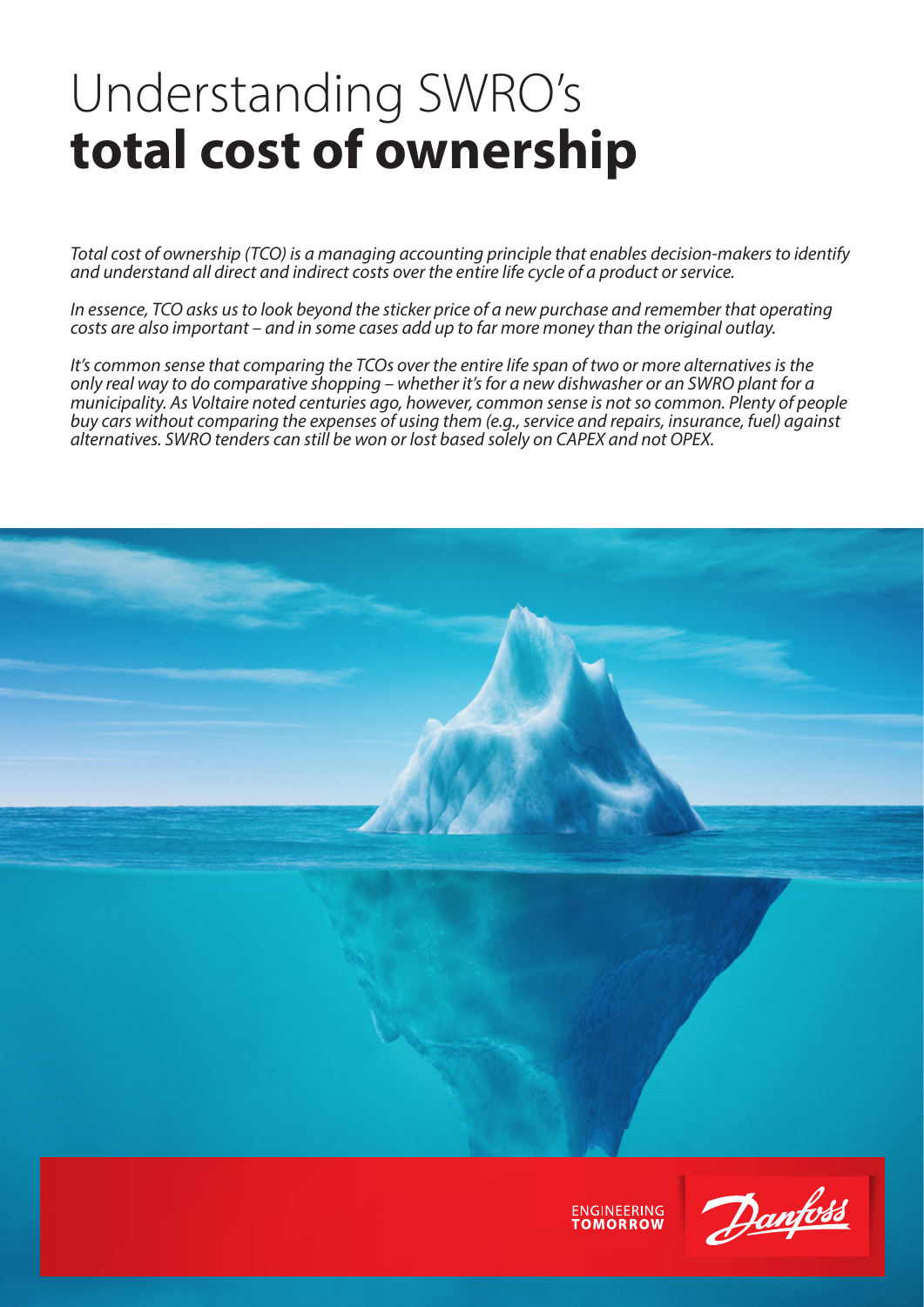## **CAPEX is only the tip of the iceberg, but what happens here has a big impact on OPEX and TCO**

To illustrate the importance of TCO principles in SWRO decision-making, consider the iceberg. CAPEX costs are clearly visible here and now, whereas identifying OPEX costs over the plant's lifetime re- quires a deeper dive.

For this blog, we calculated the CAPEX and OPEX of a fictive 150,000 m<sup>3</sup>/day SWRO plant. Of course, the actual TCO of any SWRO plant will vary according to many factors, not least capacity, location, and electricity costs. Our calculations are based on the following assumptions:

- Plant capacity: 150,000 m<sup>3</sup>/day
- Plant lifetime: 25 years
- Plant is optimized for energy efficiency with isobaric ERDs and high-efficiency axial piston high-pressure pumps
- $CAPEX = \text{\textsterling}0.30/m^3$
- OPEX =  $\text{\textsterling}0.51$  per m<sup>3</sup>/day
- Electricity =  $\epsilon$ 0.08/kWh
- Total costs of ownership for 25-year life cycle: \$0.81/m<sup>3</sup>



As we can see, CAPEX is only the tip of the TCO iceberg, representing 35% of total costs of ownership over the plant's lifetime. Below the surface, OPEX constitutes the biggest share of TCO: no less than two-thirds.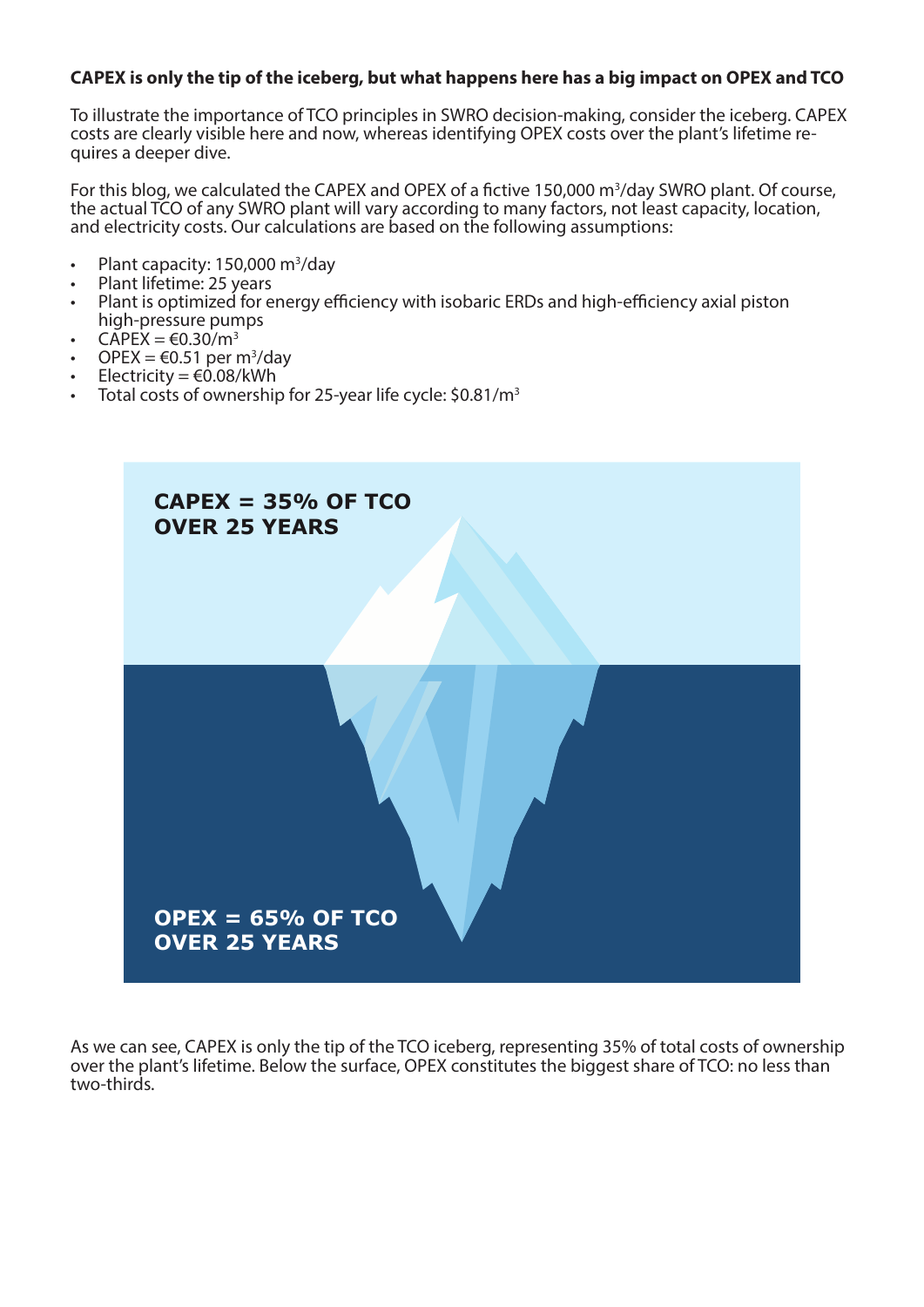## **Which CAPEX and OPEX costs matter most in TCO calculations for SWRO plants?**

The short answer to the question above is, of course: all of them. By definition, TCO calculations must include *all* CAPEX and OPEX costs, leaving nothing out.

In practical terms, however, some costs matter more to TCO calculations than others because they are both discretionary and significant: owners and operators can choose between certain CAPEX options that have substantial consequences for OPEX.

As we pointed out in our blog, [Understanding the cost drivers of SWRO](https://www.danfoss.com/en/about-danfoss/articles/dhs/understanding-the-cost-drivers-of-swro/), many SWRO costs can be considered mandatory, not discretionary, since they depend more or less directly on plant location and size. This includes major CAPEX costs such as civil engineering, equipment/materials, and permitting/development. The quality of the raw water, where and how intakes and outfalls are located relative to the plant, and environmental regulations also vary by location and dictate obligatory investments. OPEX costs such labor and electrical energy also vary widely worldwide and cannot be decided by plant owners or operators.

Everything else being equal, it costs what it costs to buy and develop a site and build a plant on it. So, while these location-dependent costs of course matter to TCO, and good procurement practices and negotiation skills are better than their opposites, there is not much one can do to change these mandatory costs in a significant way.

What can be changed is the SWRO plant's **energy efficiency**. Energy consumption is OPEX's biggest component, typically representing 60-65% of total lifetime operating costs. Discretionary investments, such as integrating energy recovery devices (ERDs) and high-efficiency high-pressure pumps into plant designs, significantly reduce energy consumption and at a relatively minor incremental CAPEX cost.

### **Small CAPEX investments can have a big impact on TCO**

ERDs represent less than 2% of average total CAPEX costs but can save almost two-thirds of energy costs *every year* for 25 years. That's a comparatively small price to pay for such significant savings, and isobaric ERDs are now the rule rather than the exception in in all large- and medium-sized plants, and, increasingly, in small plants as well.

Likewise, owners and operators can, in many cases, choose high-efficiency high-pressure pumps to further reduce energy consumption, often by as much as 20-30% compared to less efficient alternatives. Since high-pressure pumps represent approximately 50-60% of an SWRO plant's total energy consumption, such savings add up over the plant's lifetime.

As the chart below from [Global Water Intelligence](https://www.globalwaterintel.com/sponsored-content/unlocking-the-potential-of-sustainable-desalination-danfoss) demonstrates, just how much energy high-efficiency axial piston high-pressure pumps save (in combination with ERDs) depends on the size of the SWRO plant: the smaller the plant, the greater the energy-saving potential. But medium- and largesized plants can also save significant amounts of energy with axial piston high-pressure pumps.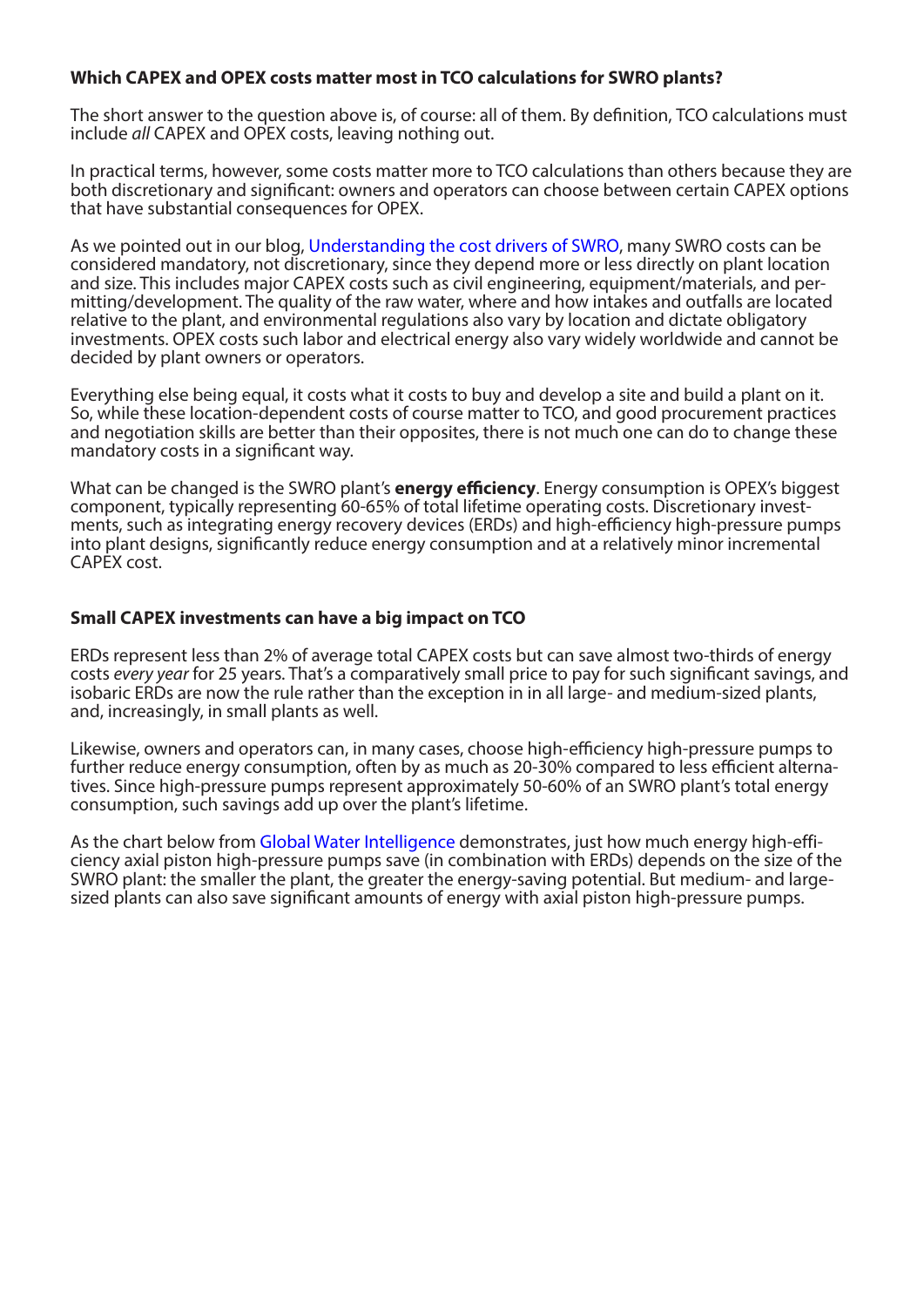

When calculated as part of the fictive 150,000  $m^3$ /day SWRO plant described above, it is clear that a relatively small incremental CAPEX investment in energy-efficient axial piston high-pressure pumps can have significant consequences for OPEX and TCO. Even if we peg the specific energy consumption savings at a very conservative 5%, over the plant's lifetime (25 years), our fictional ownersoperators would have **€16 million more in the bank** than they would if they had chosen centrifugal high-presure pumps.

## **The total** *carbon* **costs of ownership matter, too**

This blog has focused on the economic costs of SWRO. However, it is important to consider the environmental costs, too.

As we have discussed in previous blogs. The carbon footprint of potable water and A brief history of the energy intensity of desalination, although desalination has become far more energy-efficient in recent years it is the world's most energy-intensive source of drinking water. Thus, it is relevant to examine not only the cost savings of energy efficiency but also the carbon savings.

Energy optimization makes a huge difference to the carbon footprint of our 150,000 m<sup>3</sup>/day SWRO plant. As can be seen in the graph below, over the plant's lifetime, an energy-optimized plant with ERDs and high-efficiency axial piston high-pressure pumps would save between 2,460 and 1,822 tons of CO2 depending on whether the plant gets its electricity from a power plant uses diesel or natural gas, as do many plants in areas where desalination is common.

That's equivalent to driving around the equator 500 times in a diesel vehicle – another good reason to apply the TCO approach when considering the relative importance of CAPEX and OPEX.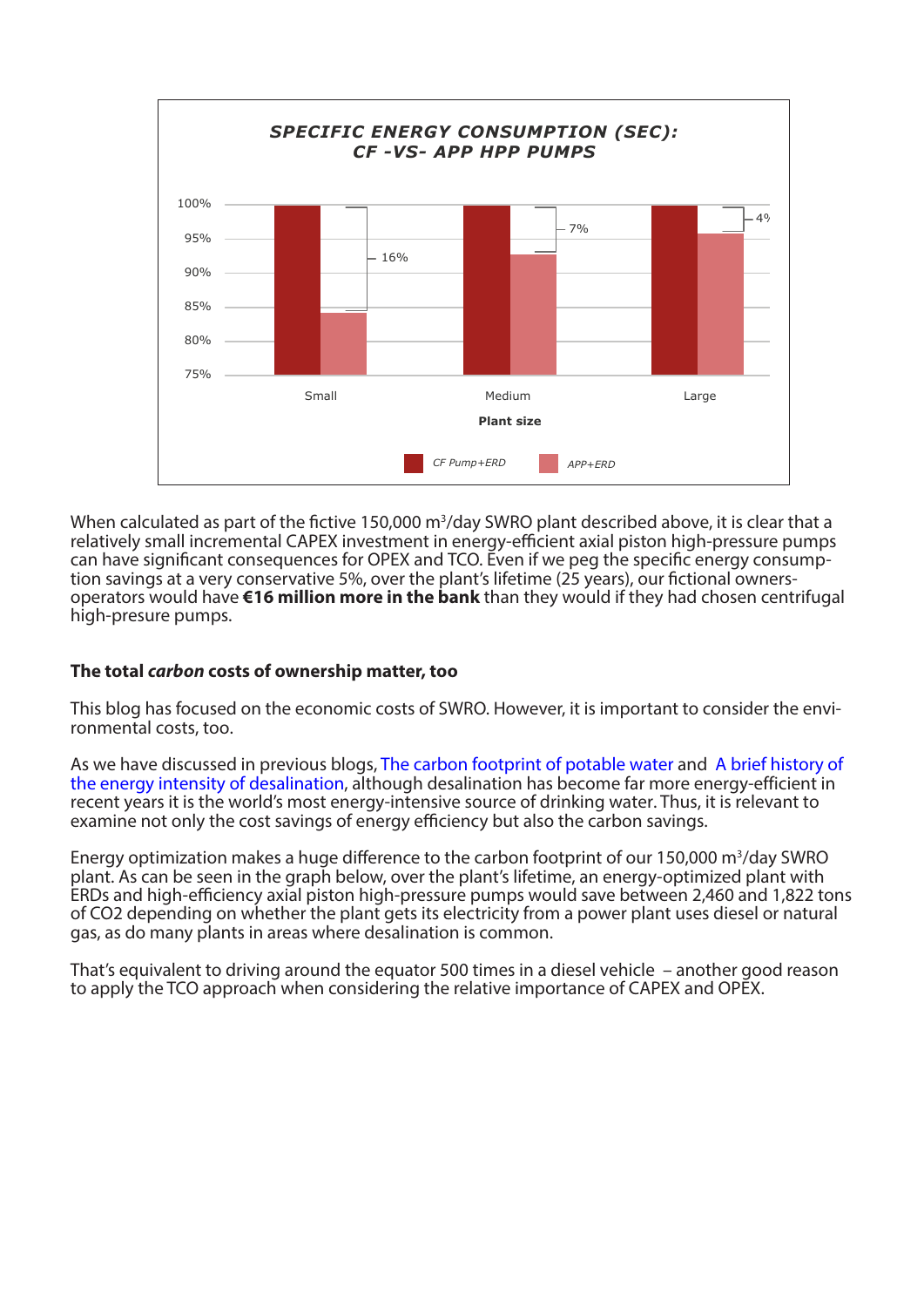